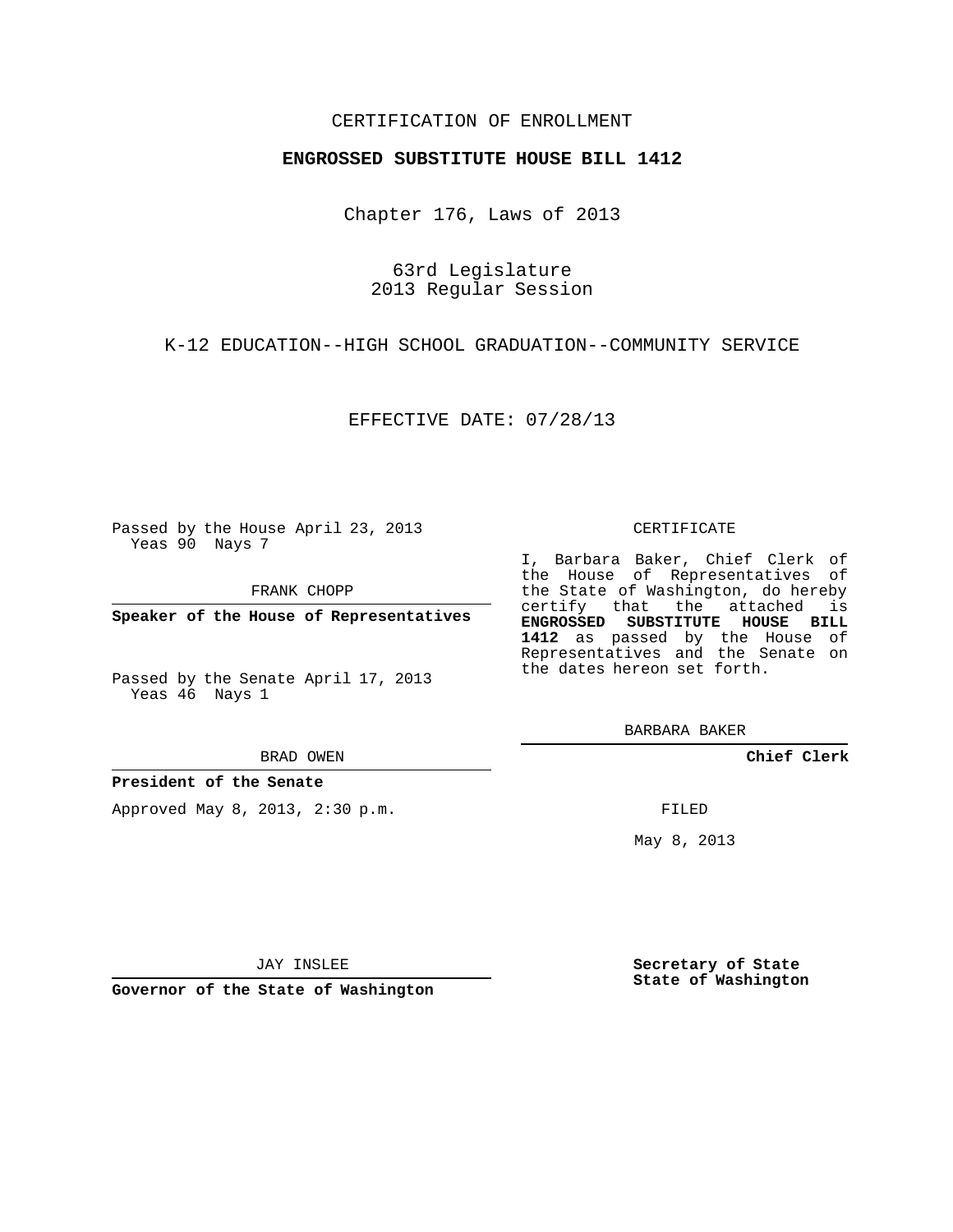## **ENGROSSED SUBSTITUTE HOUSE BILL 1412** \_\_\_\_\_\_\_\_\_\_\_\_\_\_\_\_\_\_\_\_\_\_\_\_\_\_\_\_\_\_\_\_\_\_\_\_\_\_\_\_\_\_\_\_\_

\_\_\_\_\_\_\_\_\_\_\_\_\_\_\_\_\_\_\_\_\_\_\_\_\_\_\_\_\_\_\_\_\_\_\_\_\_\_\_\_\_\_\_\_\_

### AS AMENDED BY THE SENATE

Passed Legislature - 2013 Regular Session

### **State of Washington 63rd Legislature 2013 Regular Session**

**By** House Education (originally sponsored by Representatives Kagi, Riccelli, Santos, Fitzgibbon, Tarleton, Lytton, Pollet, Farrell, Freeman, Ryu, Stonier, Stanford, Hunt, Van De Wege, Kochmar, Buys, Magendanz, Hayes, O'Ban, Fey, Morrell, and Jinkins)

READ FIRST TIME 02/22/13.

 1 AN ACT Relating to community service as a high school graduation 2 requirement; adding a new section to chapter 28A.320 RCW; and creating 3 a new section.

4 BE IT ENACTED BY THE LEGISLATURE OF THE STATE OF WASHINGTON:

 NEW SECTION. **Sec. 1.** The legislature finds that volunteering connects students to their communities and provides an opportunity for students to practice and apply their academic and social skills in preparation for entering the workforce. Community service can better prepare and inspire students to continue their education beyond high school. Community service is also associated with increased civic awareness and participation by students.

12 NEW SECTION. **Sec. 2.** A new section is added to chapter 28A.320 13 RCW to read as follows:

14 By September 1, 2013, each school district shall adopt a policy 15 that is supportive of community service and provides an incentive, such 16 as recognition or credit, for students who participate in community